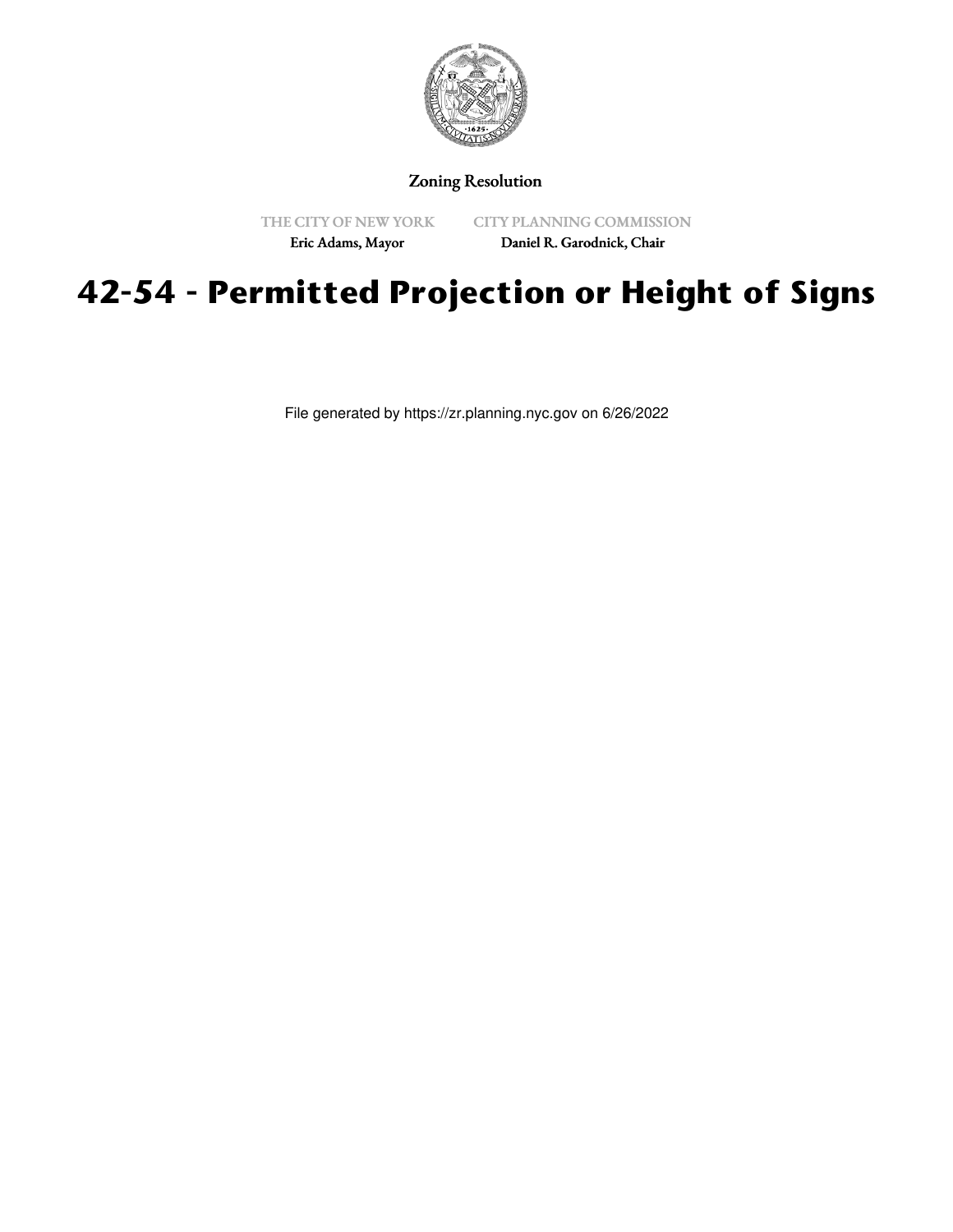## **42-54 - Permitted Projection or Height of Signs**

LAST AMENDED 2/27/2001

#### M1 M2 M3

In all districts, as indicated, all permitted #signs# are subject to the applicable regulations of this Section, inclusive.

## **42-541 - Permitted projection**

LAST AMENDED 10/13/2010

#### M1 M2 M3

In all districts, as indicated, except as otherwise provided in Section 42-542 (Additional regulations for projecting signs), no permitted #sign# shall project across a #street line# more than 18 inches for double- or multi-faceted #signs# or 12 inches for all other #signs#, except that:

- (a) in M1-5B, M1-5M and M1-6M Districts, for each establishment located on the ground floor, non-#illuminated signs# other than #advertising signs# may project no more than 40 inches across a #street line#, provided that along each #street# on which such establishment fronts, the number of such #signs# for each establishment shall not exceed two two-sided #signs# separated at least 25 feet apart, and further provided that any such #sign# shall not exceed a #surface area# of 24 by 36 inches and shall not be located above the level of the first #story# ceiling.
- (b) for #zoning lots# occupied by more than two theaters designed, arranged and used for live performances of drama, music or dance and located within the area bounded by West 34th Street, Eighth Avenue, West 42nd Street and Tenth Avenue, permitted #signs# may project across a #street line# no more than 4 feet, 6 inches, provided the height of any such #signs# shall not exceed 55 feet above #curb level#.

## **42-542 - Additional regulations for projecting signs**

LAST AMENDED 2/27/2001

#### M1 M2 M3

In all districts, as indicated, permitted #signs# other than #advertising signs# may be displayed as follows:

- (a) Non-#illuminated signs# may be displayed on awnings or canopies permitted by the Administrative Code, with a #surface area# not exceeding 12 square feet and with the height of letters not exceeding 12 inches. Any commercial copy on such #signs# shall be limited to identification of the name or address of the #building# or an establishment contained therein.
- (b) #Signs# may be displayed on marquees permitted by the Administrative Code, provided that no such #sign# shall project more than 48 inches above nor more than 12 inches below such marquee.

### **42-543 - Height of signs**